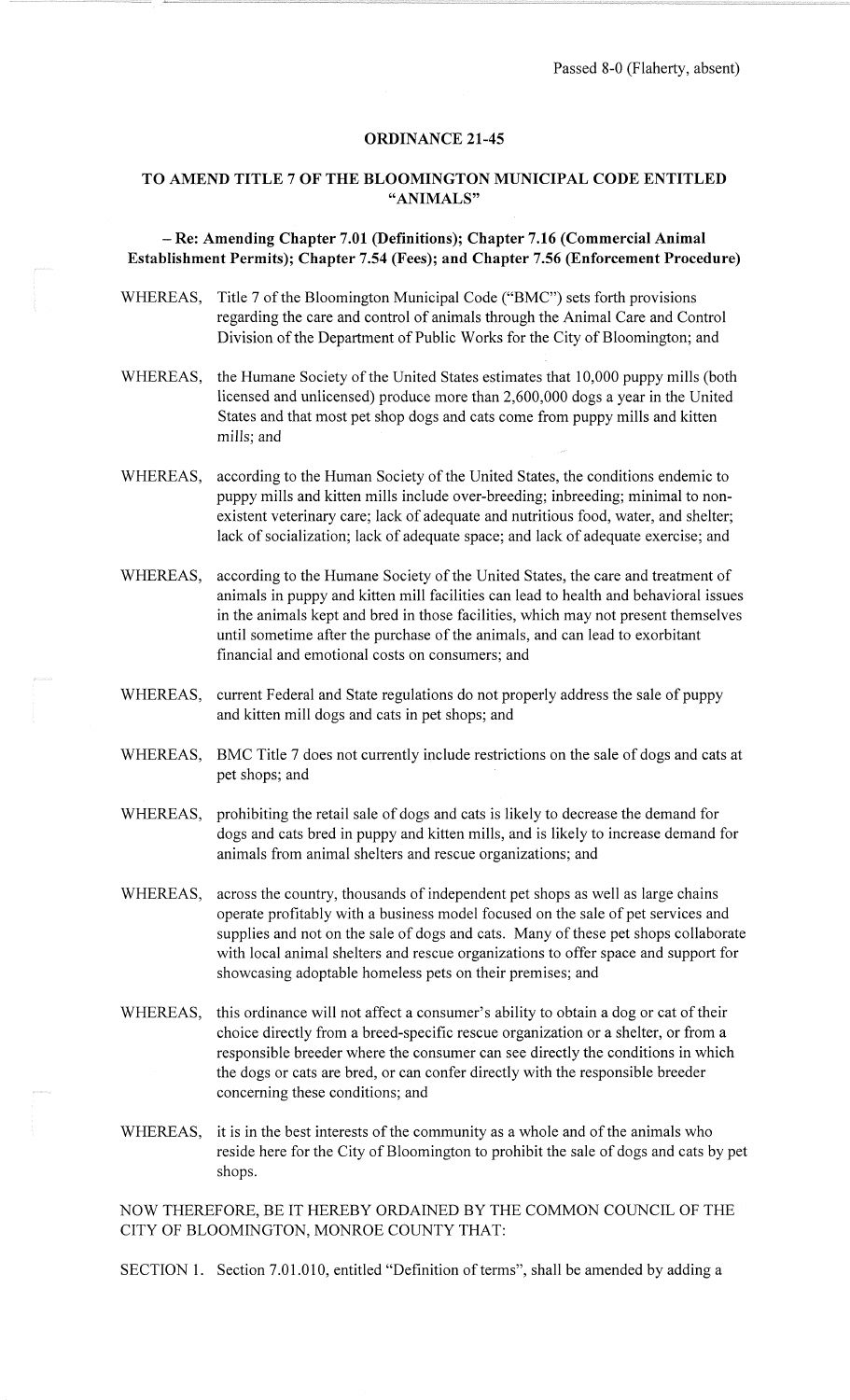new defined term, "Animal rescue organization", which shall read as follows:

"Animal rescue organization" means a not-for-profit organization having tax exempt status under Section 501(c)(3) of the United States Internal Revenue Code and a mission and practice of rescuing animals and placing them into permanent homes. Animal rescue organization does not include any person who:

(1) breeds dogs or cats;

(2) in exchange for compensation of any kind, obtains dogs or cats from a person who breeds dogs or cats; or

(3) facilitates the sale of dogs or cats obtained from a person who breeds dogs or cats.

SECTION 2. Section 7.01.010, entitled "Definition of terms", shall be amended by deleting the words "major and/or minor" before the words "pet shop" in the definition of "Commercial animal establishment".

SECTION 3. Section 7.01.010, entitled "Definition of terms", shall be amended by deleting the defined term "Major pet shop" in its entirety.

SECTION 4. Section 7.0J.010, entitled "Definition of terms", shall be amended by deleting the defined term "Minor pet shop" in its entirety.

SECTION 5. Section 7.01.010, entitled "Definition of terms", shall be amended by adding a new defined term, "Pet shop", which shall read as follows:

"Pet shop" means any retail establishment engaging in the purchase and sale of any species of animal.

SECTION 6. Section 7.01.010, entitled "Definition of terms", shall be amended by adding a new defined term, "Offer for sale", which shall read as follows:

"Offer for sale" means to proffer, advertise, or display for the sale, trade, barter, lease, giving away, or any other transfer.

SECTION 7. Section 7.01.010, entitled "Definition of terms", shall be amended by deleting the words "or corporation" after the word "partnership" and replacing them with the words "corporation, or any other legal entity" in the definition of "Person".

SECTION 8. Section 7.01.010, entitled "Definition of terms", shall be amended by adding a new defined term, "Sell", which shall read as follows:

"Sell" means to exchange for consideration, adopt out, barter, auction, trade, lease, or otherwise transfer animals.

SECTION 9. Section 7.16.040, entitled "Standards for commercial animal establishments" shall be amended by deleting subsection (f) in its entirety and re-lettering all remaining subsections accordingly.

SECTION 10. Section 7.16.040, entitled "Standards for commercial animal establishments" shall be amended by deleting the words "major or minor" in subsection (g).

SECTION 11. Section 7.16.045, entitled "Consumer protection requirements", shall be deleted in its entirety, and the table of contents for the Chapter shall be updated accordingly.

SECTION 12. Section 7.54.030, entitled "Commercial animal establishment permit fees" shall be amended by deleting the word "minor" in subsection  $(a)(6)$ .

SECTION 13. Section 7.54.030, entitled "Commercial animal establishment permit fees" shall be amended by deleting subsection (a)(7) in its entirety and renumbering all remaining subsections accordingly.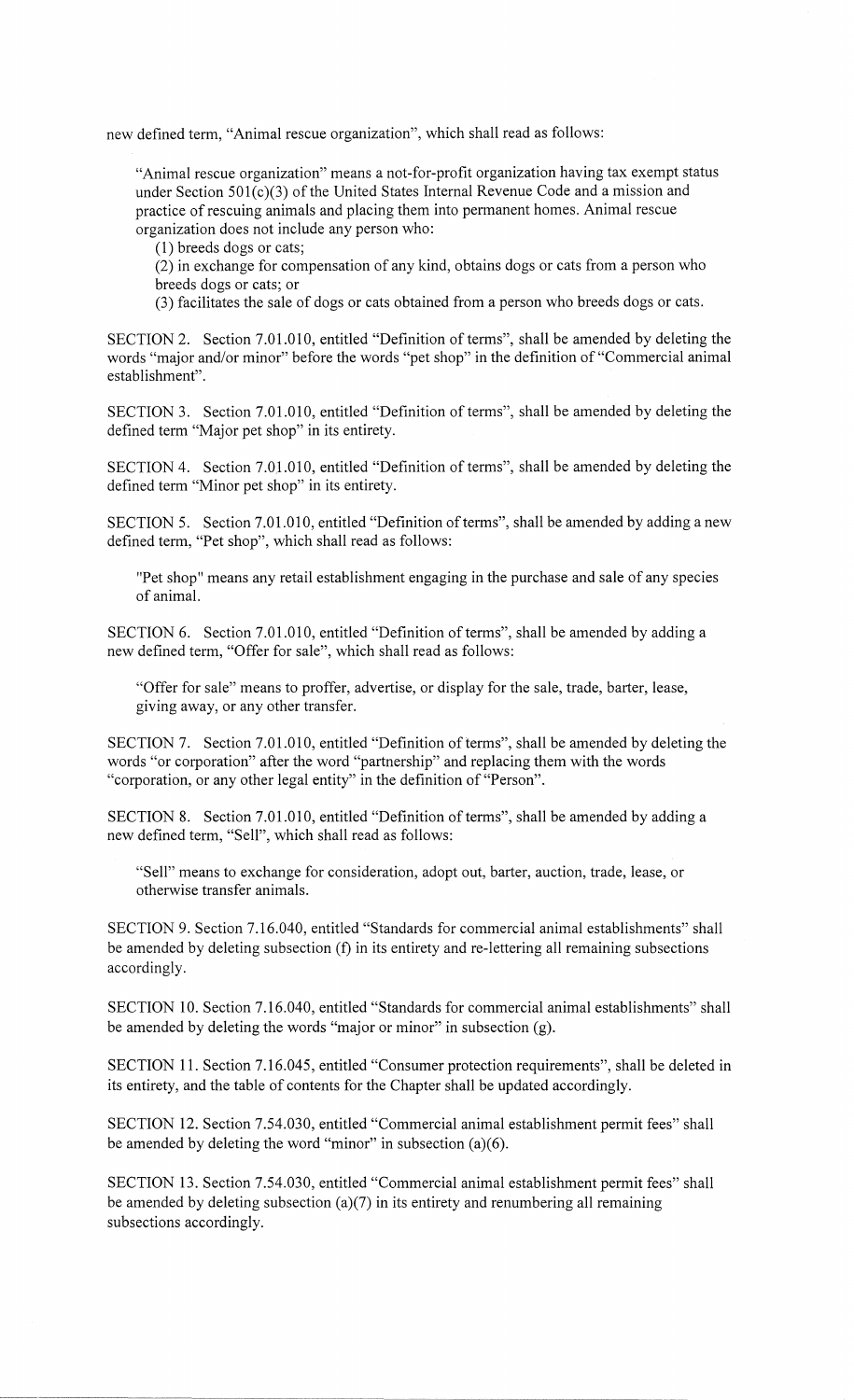SECTION 14. A new section shall be added to Title 7, Chapter 7.16 entitled "Section 7.16.070 - Sale of dogs and cats by pet shops prohibited" which shall be listed as such in the Table of Contents for the Title and shall read as follows:

Section 7.16.070 – Sale of dogs and cats by pet shops prohibited.

- (a) No pet shop shall sell or offer for sale a dog or a cat.
- (b) This section shall not prohibit a pet shop from offering space to a municipal animal shelter or to an animal rescue organization, as defined in Section 7.01.010, to display dogs and cats for adoption.
- (c) No part of any fees associated with the display or adoption of dogs or cats, including but not limited to adoption fees or fees for the provision of space, shall be paid to the host pet shop or to any legal entity affiliated with or under common ownership with the host pet shop.
- (d) The host pet shop shall not have any ownership interest in any of the dogs or cats displayed for adoption.
- (e) Each sale or offer for sale made in violation of subsection (a) of this section shall constitute a separate violation subject to the penalties set forth under Chapter 7.56.

SECTION 15. Section 7.56.030, entitled "Penalties" shall be amended by adding the following violation and corresponding fine to the table contained in subsection (b):

| Sale of dog or cat by pet shop in | \$500.00 |
|-----------------------------------|----------|
| violation of Section 7.16.070.    |          |

SECTION 16. If any section, sentence or provision of this ordinance, or the application thereof to any person or circumstance shall be declared invalid, such invalidity shall not affect any of the other sections, sentences, provisions, or applications of this ordinance which can be given effect without the invalid provision or application, and to this end the provisions of this ordinance are declared to be severable.

SECTION 17. This ordinance shall be in full force and effect beginning on January 1, 2023.

PASSED AND ADOPTED by the Common Council of the City of Bloomington, Monroe County, Indiana, upon this 1st day of December , 2021.

m Jens

JIM/SIMS, President Bloomington Common Council

ATTEST:

NICOLE BOLDEN, Clerk City of Bloomington

PRESENTED by me to the Mayor of the City of Bloomington, Monroe County, Indiana, upon this 3rd day of December , 2021.